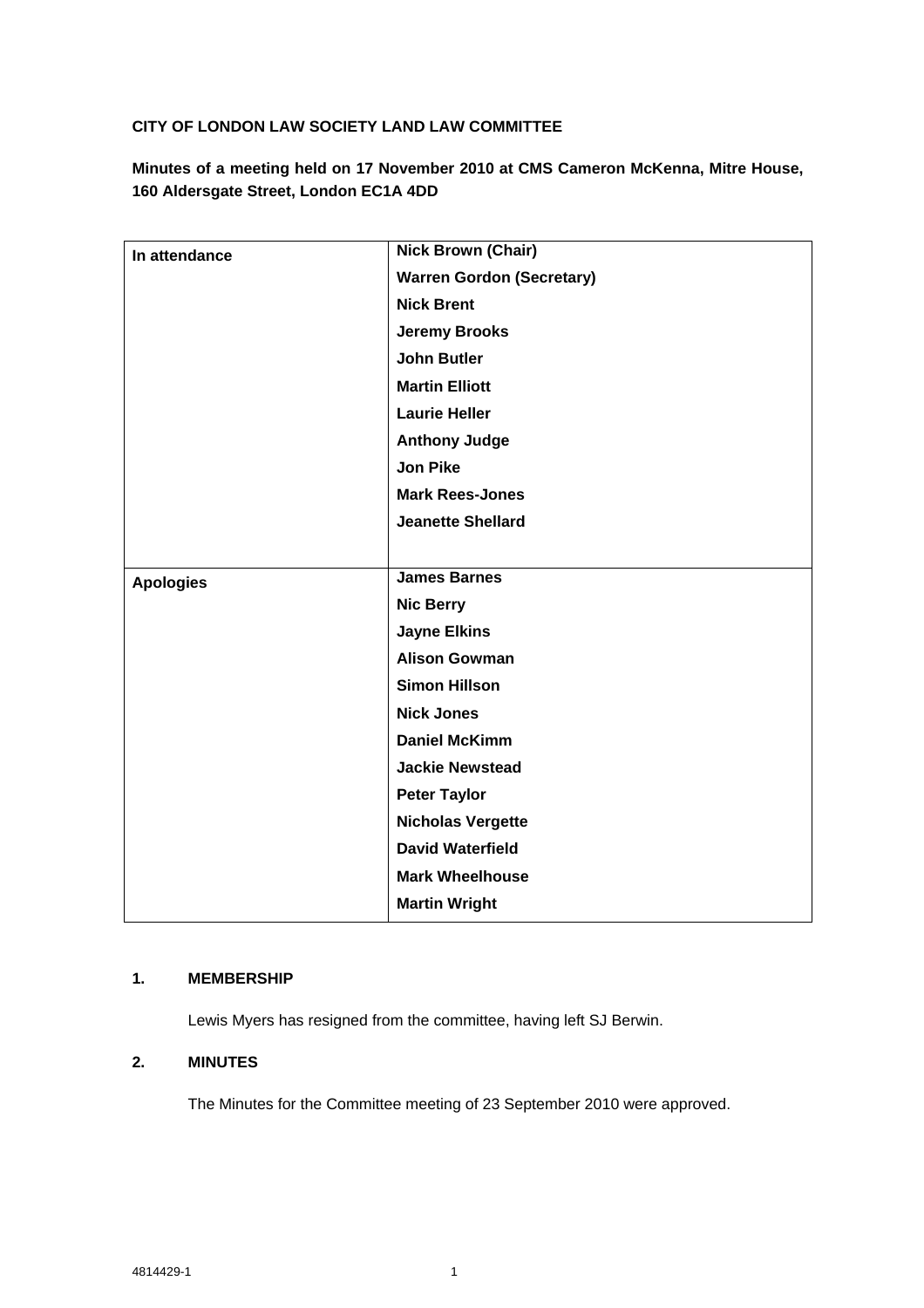### **3. PERPETUITY-TYPE TRAPS**

The failure to abolish the perpetuity-type traps in:

#### **paragraph 7(2) of Schedule 15 to the** *Law of Property Act* **1922**; and

#### **section 149(3) of the** *Law of Property Act 1925*

appears to have been an oversight. It appears that the matter may be referred to the Lord Chancellor's office for possible change under a Regulatory Reform order.

**Post-meeting note: A number of representations have been made on this issue by PSLs and it was considered that further CLLS representation was unnecessary.**

#### **4. CONTRACTS (RIGHTS OF THIRD PARTIES) ACT 1999 NOTE**

The CLLS Construction Law committee has produced an updated version of its May 2010 note on the use of the Contracts (Rights of Third Parties) Act 1999 ("Act") as an alternative to collateral warranties. The Committee commended the Construction Law committee on this well-written note.

The note addresses concerns about step-in rights (benefiting, for example, funders) in the context of the Act, reflecting generally held views. While there is still a debate over this, most banks accept the use of the Act as an alternative to collateral warranties (the economics of which, generally, do not work).

The main concern identified relates to the Act speaking of third parties obtaining the benefit of **rights** under contracts to which they are not a party, but not imposing **obligations**. This has led some funders to argue that step-in rights included in "Third Party Rights" (which impose on funders an obligation to pay and perform) will not be triggered by the employer serving a notice under the Act, thus rendering one of a funder's key protections ineffective. The Construction Law committee believes that these concerns are misplaced and should not be seen as a reason for rejecting Third Party Rights.

It is considered that as long as the relevant step-in rights are expressed to be conditional on the payment of outstanding sums, then it is when the funder issues its step-in notice that it assumes the obligation to pay, not when the Third Party Rights are granted.

Where this issue remains a significant concern then, as a fallback, the ability to call on a direct agreement in favour of the funder, either containing step-in provisions alone or all rights normally granted, could be retained, although, of course, the Act's purpose is to reduce the amount of paperwork.

The Committee reaffirmed that it supports the use of the Act in preference to collateral warranties. The Chair would revert to the Chair of the Construction Law committee to that effect, suggesting that this be a joint initiative between the two committees with the note making this clear.

The note will become an article which the committees should look to place in major industry journals, using the services of Lehmann Communications. Industry bodies such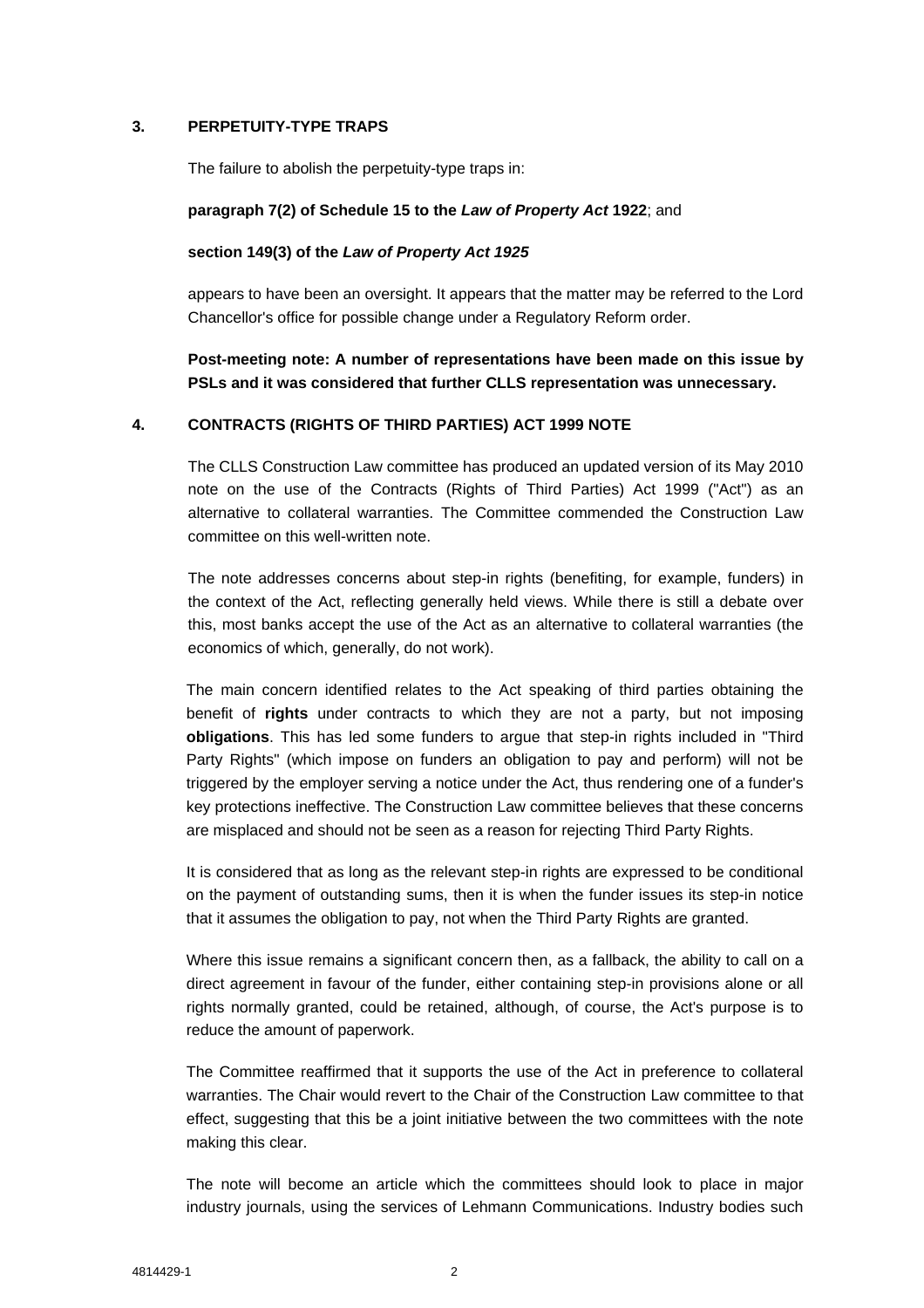as the British Property Federation will need to be notified of the position of the committees.

Jeanette Shellard mentioned that she has some Third Party Rights drafting for an agreement for lease and Laurie Heller and Mark Rees-Jones agreed to consider this and possibly send it to the Construction Law committee.

Committee members were asked to liaise with their construction colleagues to encourage the use of Third Party Rights where possible.

Many may adopt a hybrid solution using both Third Party Rights and collateral warranties, the Act for where there are a large number of benefiting tenants in a multi-let building, but a more bespoke solution for a funding situation and end purchaser.

There may be difficulties in practice with using Third Party Rights for sub-contracts (knowing whether the sub-contract has been signed and obtaining a copy of the subcontract), with collateral warranties sometimes being used for sub-contractors, even where the Act is used for a contractor.

#### **5. LANDLORD'S INSURER'S WAIVER OF SUBROGATION- TENANT'S CONTRACTOR**

At previous meetings, there have been discussions concerning the difficulties currently being experienced by tenants and their contractors in persuading landlords to extend their building insurance to cover fitting out or refurbishment works to be carried out by tenants to their premises in a multi-let building. Bill Gloyn's article in Property Week highlighted the problem.

The reality of the situation, often, does not match the treatment under the JCT contracts, which require the employer to arrange joint names insurance against specified perils for the structure and contents, which are the responsibility of the employer. The relevant provision also requires the employer to arrange all risks cover for the works. Where the tenant is the employer (but does not arrange the building insurance), it is unlikely that he can comply with those requirements.

If the landlord insuring party is not willing to obtain a waiver of the insurer's recovery rights against the offending party, the JCT contract will need amending.

The key point is that tenants (employing contractors) and their advisers should be aware of this potential risk and ensure, where possible, that their position is protected.

### **6. CRC ENERGY EFFICIENCY SCHEME**

There was a discussion about whether drafting should be inserted into leases to deal with the CRC Energy Efficiency Scheme, in the light of the Government's announcement that recycling payments are to be abolished. This may make it more straightforward to incorporate the recovery of CRC costs into service charge provisions and, since CRC costs are now regarded by many as a tax, it may, depending on the drafting, be caught by a pre-CRC tenant's covenant to pay outgoings. However, in the absence of express reference to CRC in the lease, recovery cannot be guaranteed.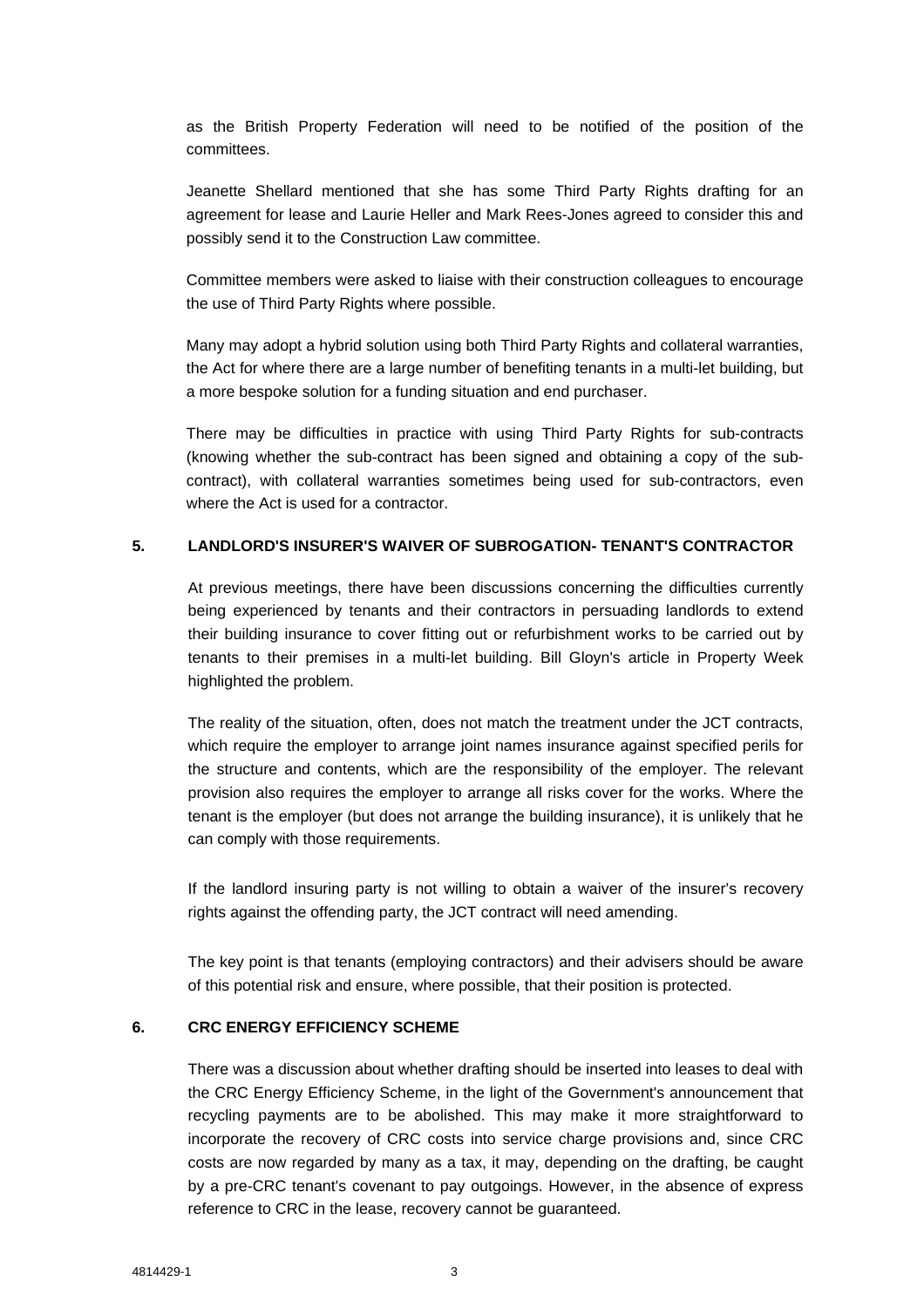There was some speculation but no conclusion on whether provision in the lease for the express recovery from tenants of landlord's CRC costs would have an adverse impact on rent review, from a landlord's perspective, on the basis that this is onerous for the hypothetical tenant.

# **7. CLLS CERTIFICATE OF TITLE**

A meeting will be set up in January 2011 for a sub-group of the Committee to discuss a possible new  $(7<sup>th</sup>)$  edition of the CLLS certificate of title. A list of possible issues has been produced which will provide a starting point for the discussions and some PSLs have also provided comments.

## **8. CLLS SERVICE CHARGE PROVISIONS**

The sub-group of the committee (plus RICS Service Charge Code draftsmen, Peter Forrester and Chris Edwards) is meeting on 8 December to finalise the service charge provisions (for a shopping centre and separate provisions for an office building). It is intended that the new Service Charge Code will refer to the CLLS provisions (along with another separately produced set of service charge provisions) as examples of Code compliant provisions.

Once the sub-group and the land law committee are both happy with the provisions, they will be added to the CLLS website and will be publicised more widely, using Lehmann Communications.

### **9. CHANGES TO CONFLICTS RULES IN NEW SRA CODE OF CONDUCT**

With the focus of the new Code being on "outcomes" and not giving special treatment to particular areas of practice, concern has been expressed in the profession at the removal from the proposed new Code of most of the specific rules and guidance on how to deal with conflicts in a conveyancing context. This may create greater uncertainty over whether a solicitor can act for more than one current client on a conveyancing transaction. Concern was also expressed that outcomes (4) and (5) in Chapter 3 treat conveyancing transactions more restrictively than other transactions. There may also be issues in determining whether the sole purpose of the transaction is the conveyance of land, for example, where a special purpose vehicle holding legal title to a property is sold.

The new Chapter 11 provides that where a solicitor acts for a seller of land, they must inform all buyers immediately of the seller's intention to deal with more than one buyer. There may be difficulties for the solicitor in determining when the seller has such intention.

**POST-MEETING NOTE: A sub-group of the committee is meeting on 21 December to discuss a response from the Committee to the SRA's consultation on the new Code.**